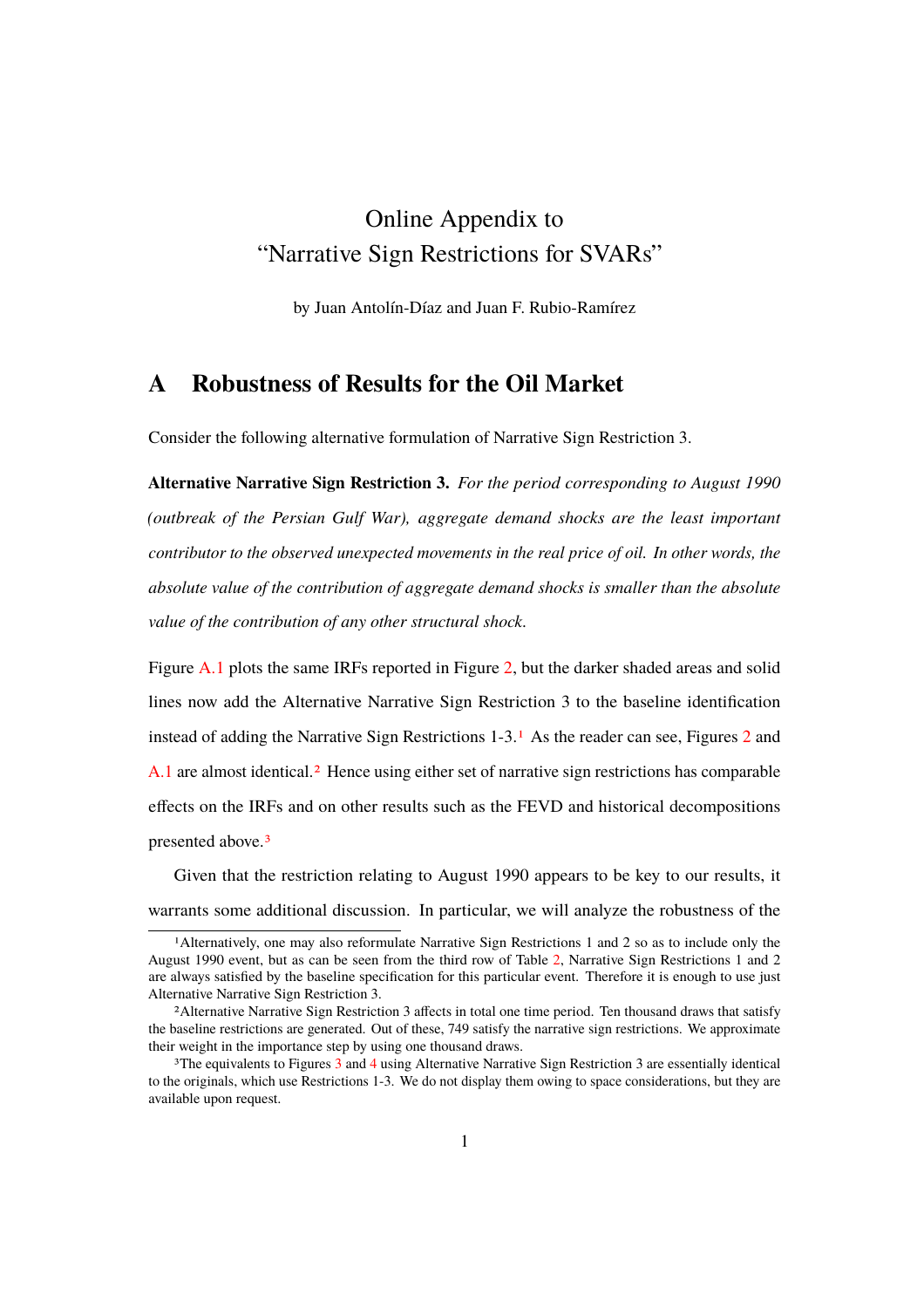#### Figure A.1: IRFs with and without NARRATIVE SIGN RESTRICTIONS

(ALTERNATIVE NARRATIVE SIGN RESTRICTION 3)



Note: The light shaded area represents the 68% (point-wise) HPD credible sets for the IRFs and the dotted lines are the median IRFs using the baseline identification restrictions. The darker shaded areas and solid lines display the equivalent quantities when Alternative Narrative Sign Restriction 3 is also satisfied. Note that the IRF to oil production has been accumulated to the level.

results to using the Type B variant of Alternative Narrative Sign Restriction 3, instead of the Type A variant we have been using so far. Recall from Section 3.3 that for this case the Type A restriction specifies that the contribution of the aggregate demand shock to the spike in the real price of oil is "less important than any other," whereas the Type B restriction would specify that the contribution is "less important than the sum of all others." Clearly, in this case Type A is a stronger version than Type B, since being less important than any other contribution automatically implies being less important than the (absolute) sum of all others (see the discussion in Section 3.4.2). Figure A.2 plots the same IRFs reported in Figure A.1 when adding the Alternative Narrative Sign Restriction 3 to the baseline identification, but in its milder Type B variant.4 As the reader can see, the main conclusions are maintained.

<sup>&</sup>lt;sup>4</sup>Alternative Narrative Sign Restriction 3 (Type B) affects in total two structural shocks. Ten thousand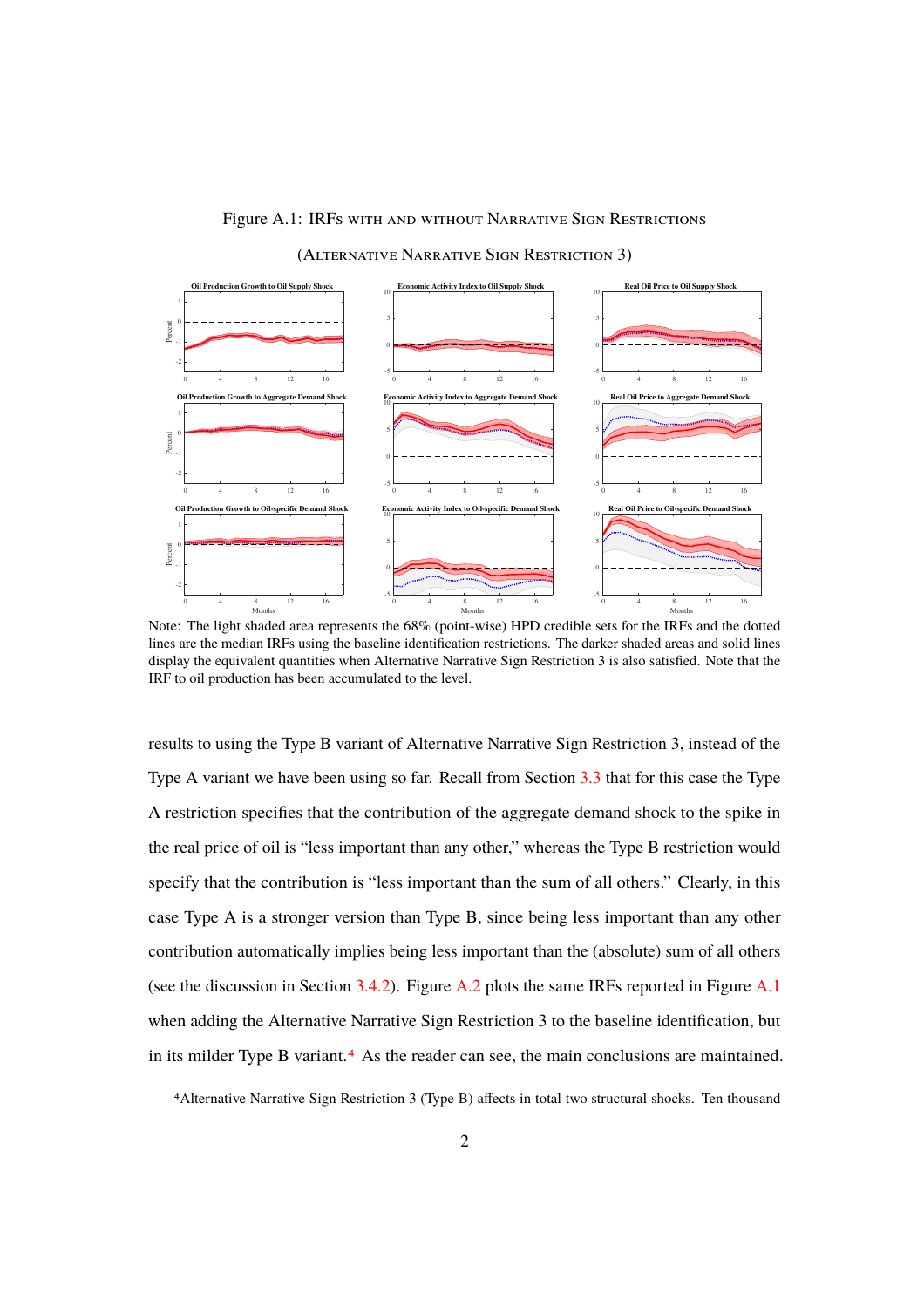

Figure A.2: IRFs with and without Sign NARRATIVE RESTRICTIONS

(ALTERNATIVE NARRATIVE SIGN RESTRICTION 3 - TYPE B)

Note: The light shaded area represents the 68% (point-wise) HPD credible sets for the IRFs and the dotted lines are the median IRFs using the baseline identification restrictions. The darker shaded areas and solid lines display the equivalent quantities when the Alternative Narrative Sign Restriction 3 (Type B) is also satisfied. Note that the IRF to oil production has been accumulated to the level.

In any case, since it seems accepted that aggregate demand shocks are the least important contributor to the observed unexpected movements in the real price of oil in August 1990, we support the view that the more restrictive Type A variant is adequate. However, changing from Type A and Type B can be a useful way of expressing different degrees of confidence in the narrative information itself.

# **B Robustness of Results for Monetary Policy Shocks**

Note that the Narrative Sign Restriction 5 in the main text is of Type B. It postulates that the absolute value of the contribution of the monetary policy shock is "larger than the sum of the

draws that satisfy the baseline restrictions are generated. Out of these, 4, 500 satisfy the narrative sign restriction. We approximate their weight in the importance step by using one thousand draws.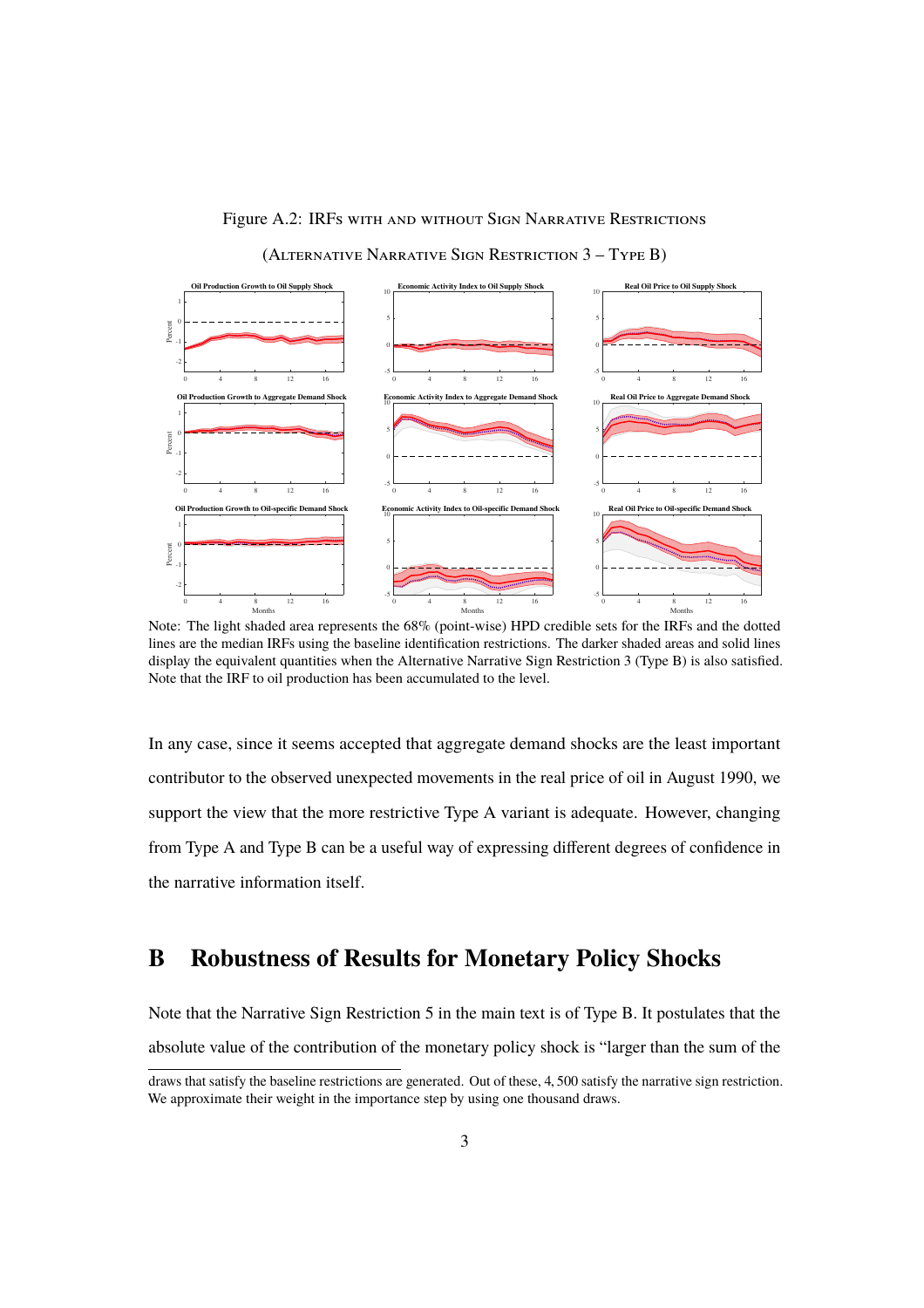absolute value of the contribution of all other structural shocks" to the unexpected movement in the federal funds rate in October 1979. A Type A restriction would postulate that the contribution is "larger than the absolute value of the contribution of any other structural shocks." Clearly, in this case Type B is a stronger version than Type A. In our view, there is overwhelming evidence that the unexpected increase in the federal funds rate observed in October 1979 was the outcome of a monetary policy shock; hence, a Type B restriction is justified. Nevertheless, we will check the robustness of our results to specifying a milder Type A version of this restriction. To do this we will consider Alternative Narrative Sign Restriction 5.5

**Alternative Narrative Sign Restriction 5.** *For the observation corresponding to October 1979, a monetary policy shock is the most important driver of the unexpected movement in the federal funds rate. In other words, the absolute value of the contribution of monetary policy shocks to the unexpected movement in the federal funds rate is larger than the absolute value of the contribution of any other structural shock.*

Alternative Narrative Sign Restriction 5 does not meaningfully change the implications for the period around October 1979 relative to Narrative Sign Restriction 5. Figure B.1 replicates the panels displayed in Figure  $\frac{5}{9}$  and Figure B.2 replicates the IRFs displayed in Figure 6, but this time using Alternative Narrative Sign Restriction 5 instead of Narrative Sign Restriction 5. As the reader can see, the results are almost identical. Since Alternative Narrative Sign Restriction 5 is weaker than Narrative Sign Restriction 5, the contribution of the monetary policy shock is now slightly smaller and it is only responsible for between 50 and 115 basis points of the 225-basis-point unexpected increase in the federal funds rate observed in October of 1979.

<sup>&</sup>lt;sup>5</sup>Narrative Sign Restriction 4 and Alternative Narrative Sign Restriction 5 affect in total one structural shock. The 10,116 draws generated in the previous exercise are used as the baseline. Out of these, 2,175 additionally satisfy Narrative Sign Restrictions 4 and Alternative Narrative Sign Restriction 5. We approximate their weights in the importance step by using one thousand draws.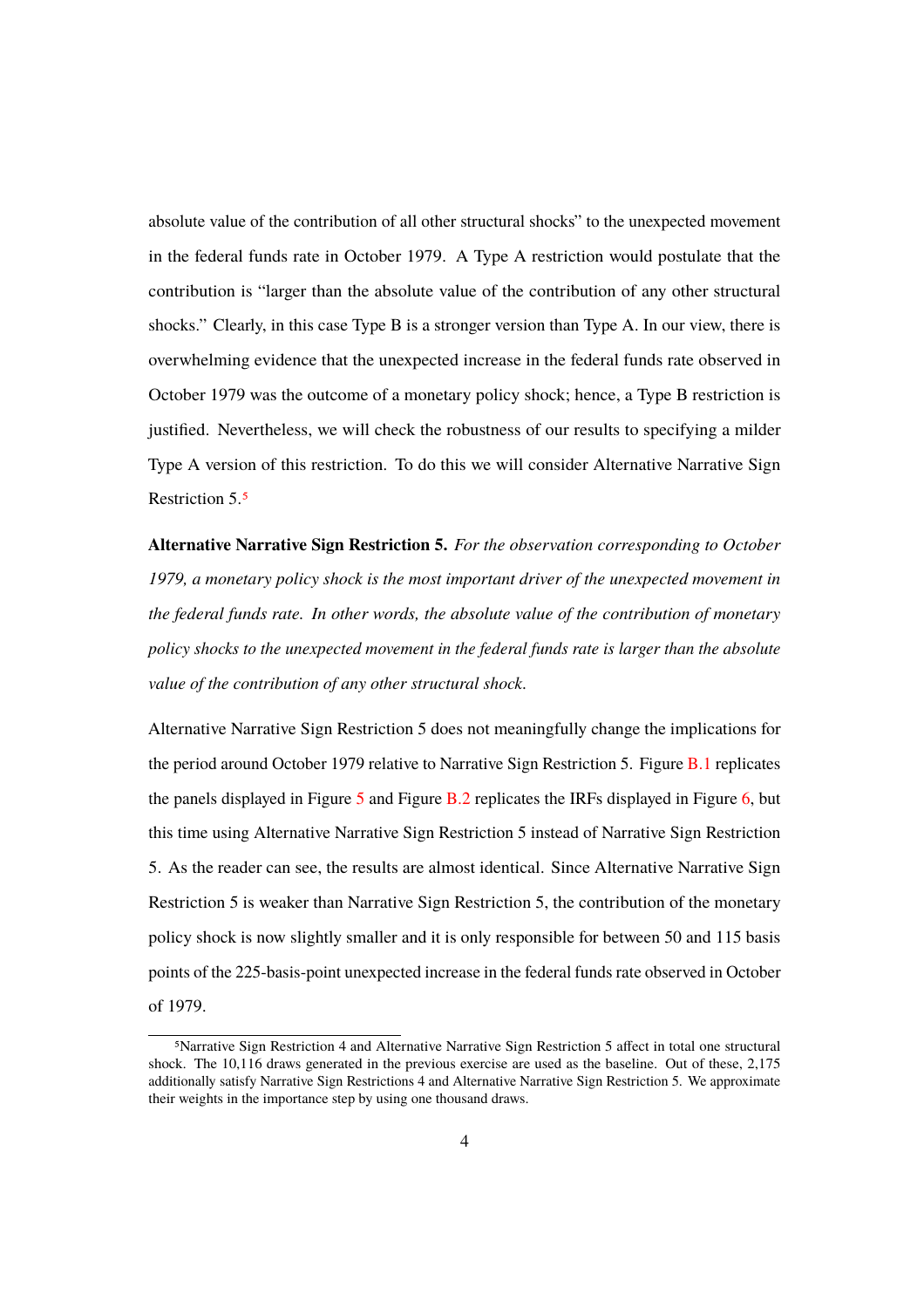Figure B.1: RESULTS AROUND OCTOBER 1979 WITH NARRATIVE SIGN RESTRICTIONS (NARRATIVE SIGN RESTRICTION 4 AND ALTERNATIVE NARRATIVE SIGN RESTRICTION 5)



Note: Panel (a) plots the posterior distribution of the monetary policy shock for October 1979. Panel (b) plots the actual federal funds rate (solid wide) and the median of the counterfactual federal funds rate (solid thin) resulting from excluding all non-monetary structural shocks. The light bands represent 68% (point-wise) HPD credible sets around the median.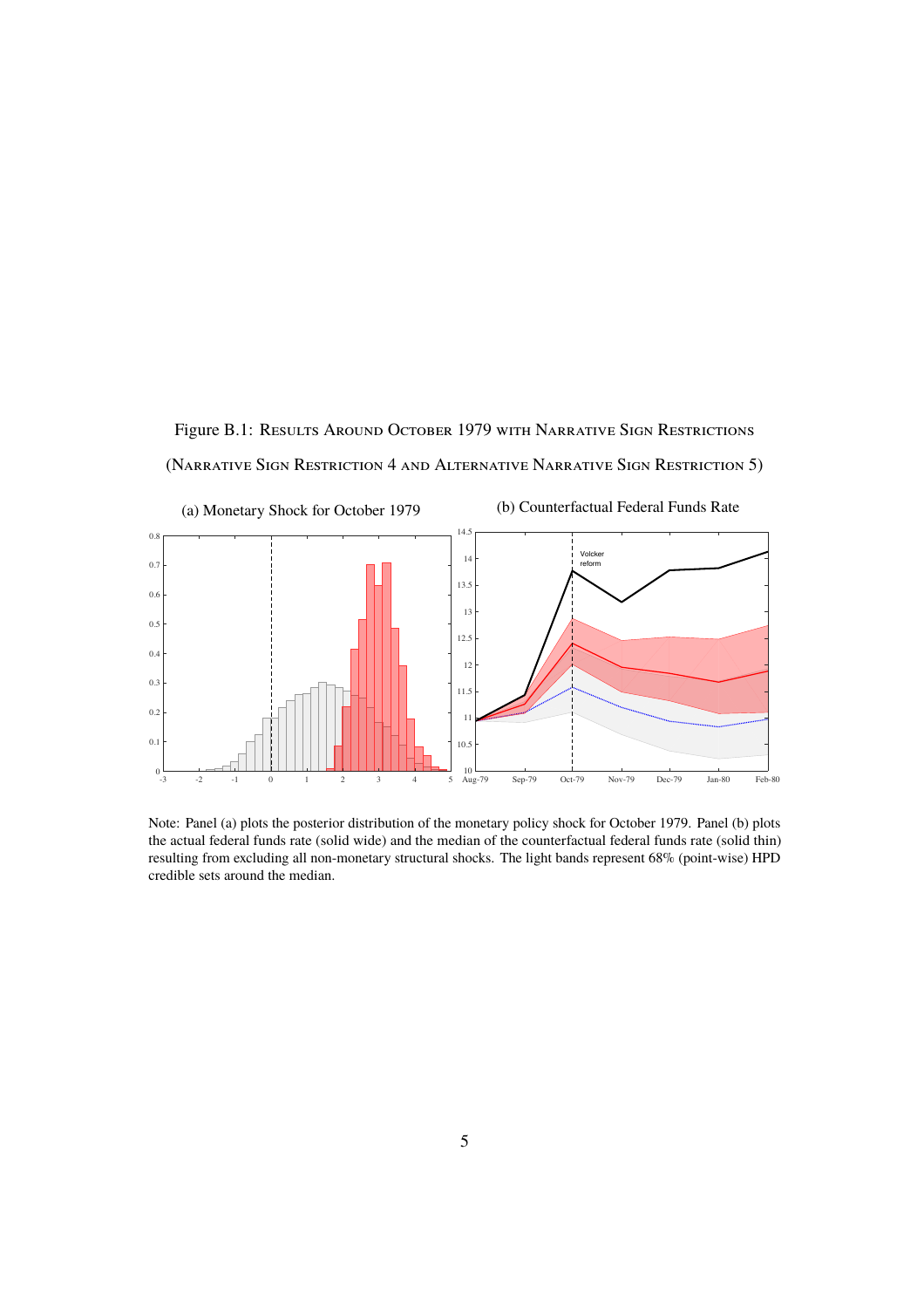#### Figure B.2: IRFs with and without Narrative Sign Restrictions

(NARRATIVE SIGN RESTRICTION 4 AND ALTERNATIVE NARRATIVE SIGN RESTRICTION 5)



Note: The light shaded area represents the 68% (point-wise) HPD credible sets for the IRFs and the dotted lines are the median IRFs using the baseline identification restrictions. The darker shaded areas and solid lines display the equivalent quantities for the models that additionally satisfy Restriction Narrative Sign Restriction 4 and Alternative Narrative Sign Restriction 5. The IRFs have been normalized so that the monetary policy shock has an impact of 25 basis points on the federal funds rate.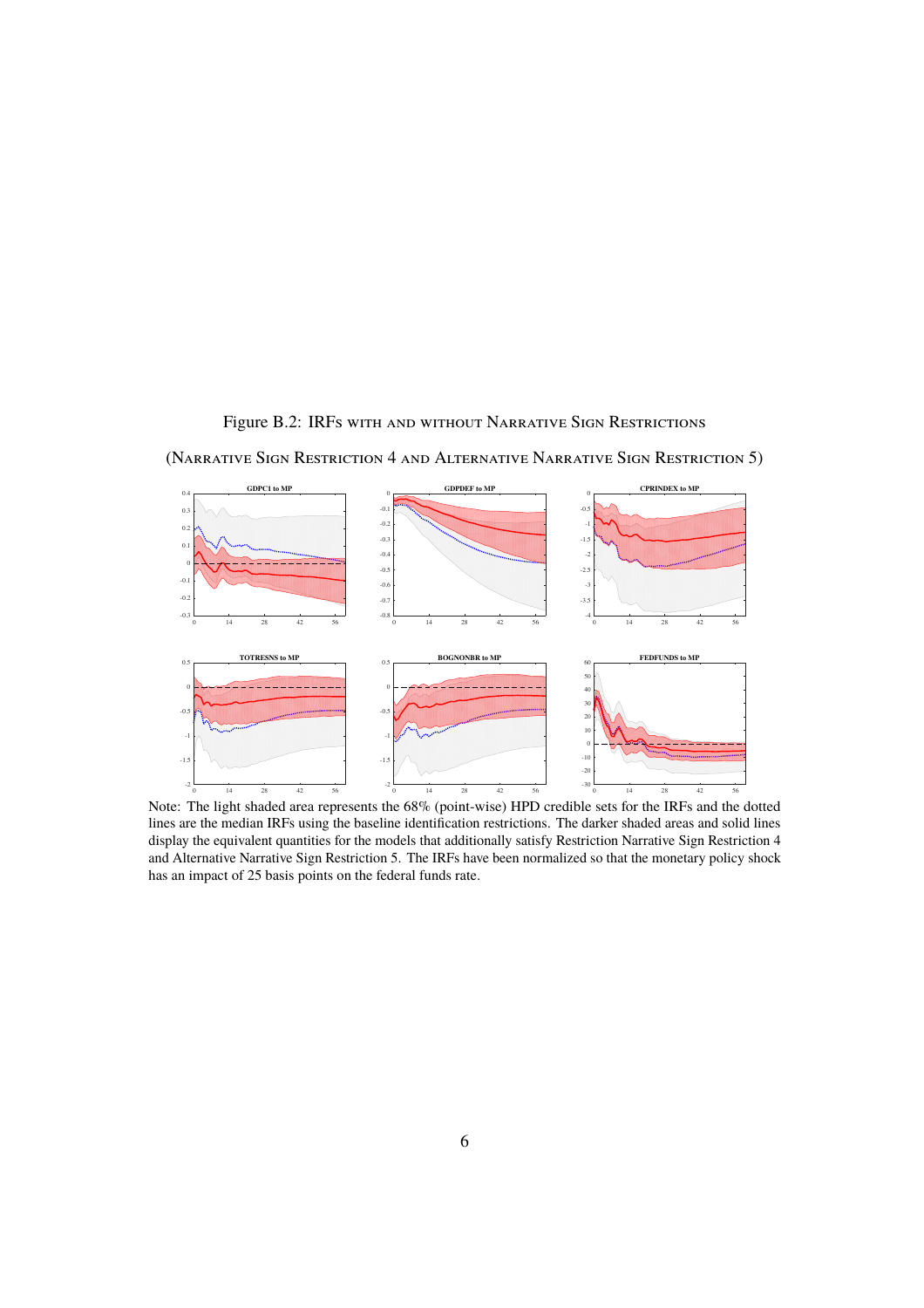# **C A New Chronology of Monetary Policy Shocks**

In Section 6 we showed that using narrative information on a single event  $-$  October 1979  $-$  is enough to obtain the result that the effects of contractionary monetary policy shocks on output are negative with very high posterior probability. That event is in our view the clearest and most uncontroversial, but there is a long literature that uses narrative and historical sources to isolate monetary policy shocks. This section first checks whether additional uncontroversial narrative information is available and second whether imposing it sharpens the results.

Following the pioneering work of Friedman and Schwartz (1963), Romer and Romer (1989) (henceforth, RR-89) combed through the minutes of the FOMC to create a dummy series of events that they argued represented exogenous tightenings of monetary policy. Focusing exclusively on contractionary shocks, they singled out a handful of episodes in the postwar period "in which the Federal Reserve attempted to exert a contractionary influence on the economy in order to reduce inflation" (RR-89, p. 134). These are December 1968, April 1974, August 1978 and October 1979. Romer and Romer (1994) later added December 1988 to the list. The Romer and Romer (1989, 1994) monetary policy narrative became very influential, but has been criticized by Leeper (1997), who pointed out that their dates are predictable from past macroeconomic data. As a consequence, in recent years alternative methods have been developed to construct time series of monetary policy shocks that are by design exogenous to the information set available at the time of the policy decision. The first prominent example is Romer and Romer (2004) (henceforth, RR-04), who regressed changes in the intended federal funds rate between FOMC meetings on changes in the Fed's Greenbook forecasts of output and inflation. By construction, the residuals from this regression are orthogonal to all the information contained in the Greenbook forecasts, and can plausibly be taken to be a measure of exogenous monetary policy shocks. A second approach looks at high-frequency financial data. Gürkaynak et al. (2005) look at movements in federal funds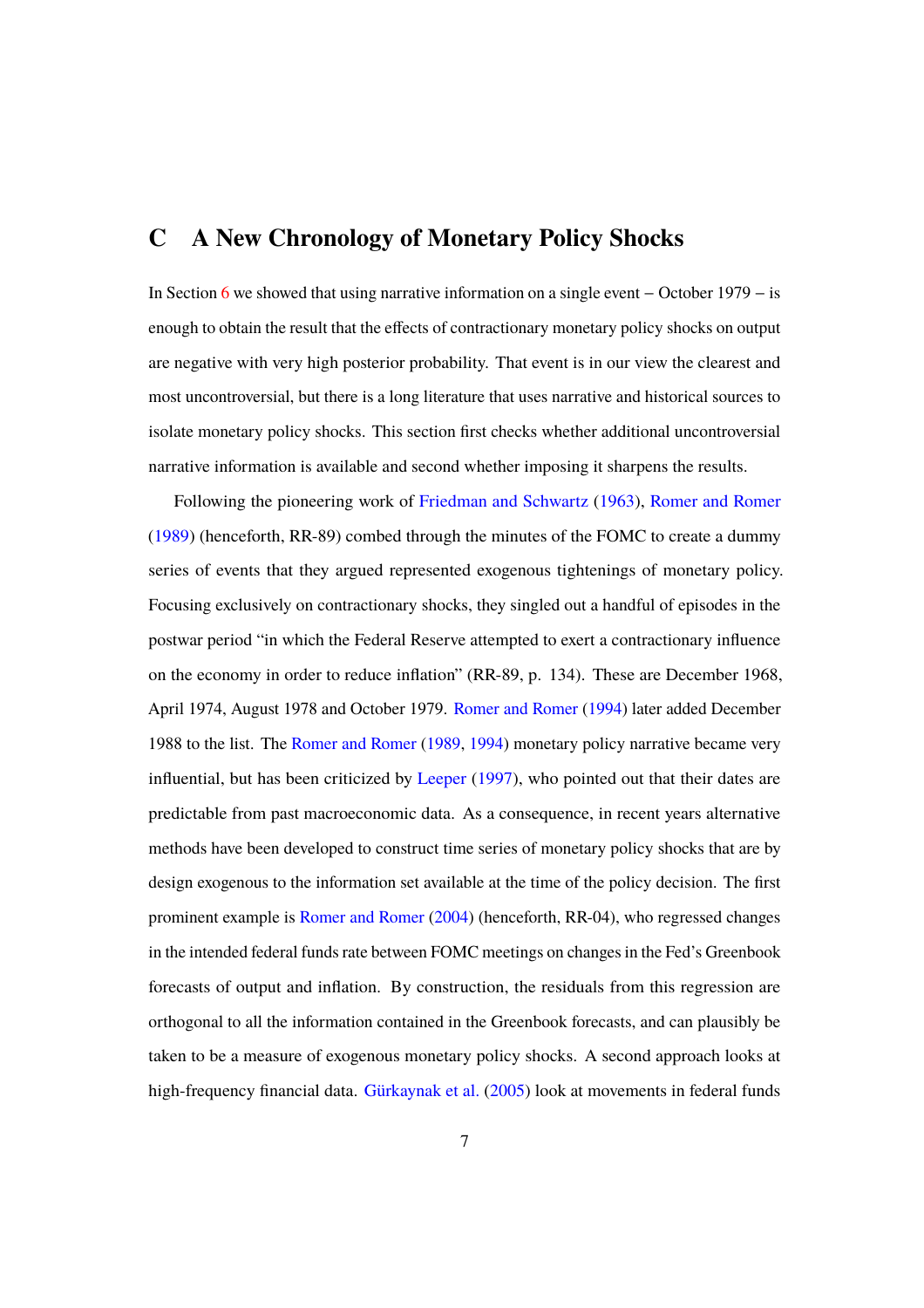futures contracts during a short window around the time of policy announcements to isolate the monetary policy shocks.



Figure C.1: Chronology of Monetary Policy Shocks

Note: The upper panel displays the average monthly level of the effective federal funds rate, in percent annual terms. The middle panel displays the Romer and Romer (2004) Greenbook forecast residual series, extended to 2007, while the lower panel displays the Gürkaynak et al. (2005) federal funds surprise series. The solid vertical lines represent the original dates singled out as monetary policy shocks by Romer and Romer, (1989, 1994), whereas the dashed vertical lines represent the additional episodes identified in the chronology below.

The solid vertical lines in Figure C.1 represent the Romer and Romer (1989, 1994) dates. The middle panel plots the RR-04 residuals, extended backward one month to cover the December 1968 meeting and forward to the end of 2007, whereas the lower panel plots the Gürkaynak et al. (2005) measure of monetary policy shocks. During the subsamples in which the series overlap, they disagree a great deal. For this reason, we will draw on the three approaches to select the dates for which the evidence of an exogenous monetary policy shock appears to be most compelling. For the period 1965-1991, which overlaps with the analysis conducted by Romer and Romer (1989, 1994), we start with their dates as candidate shocks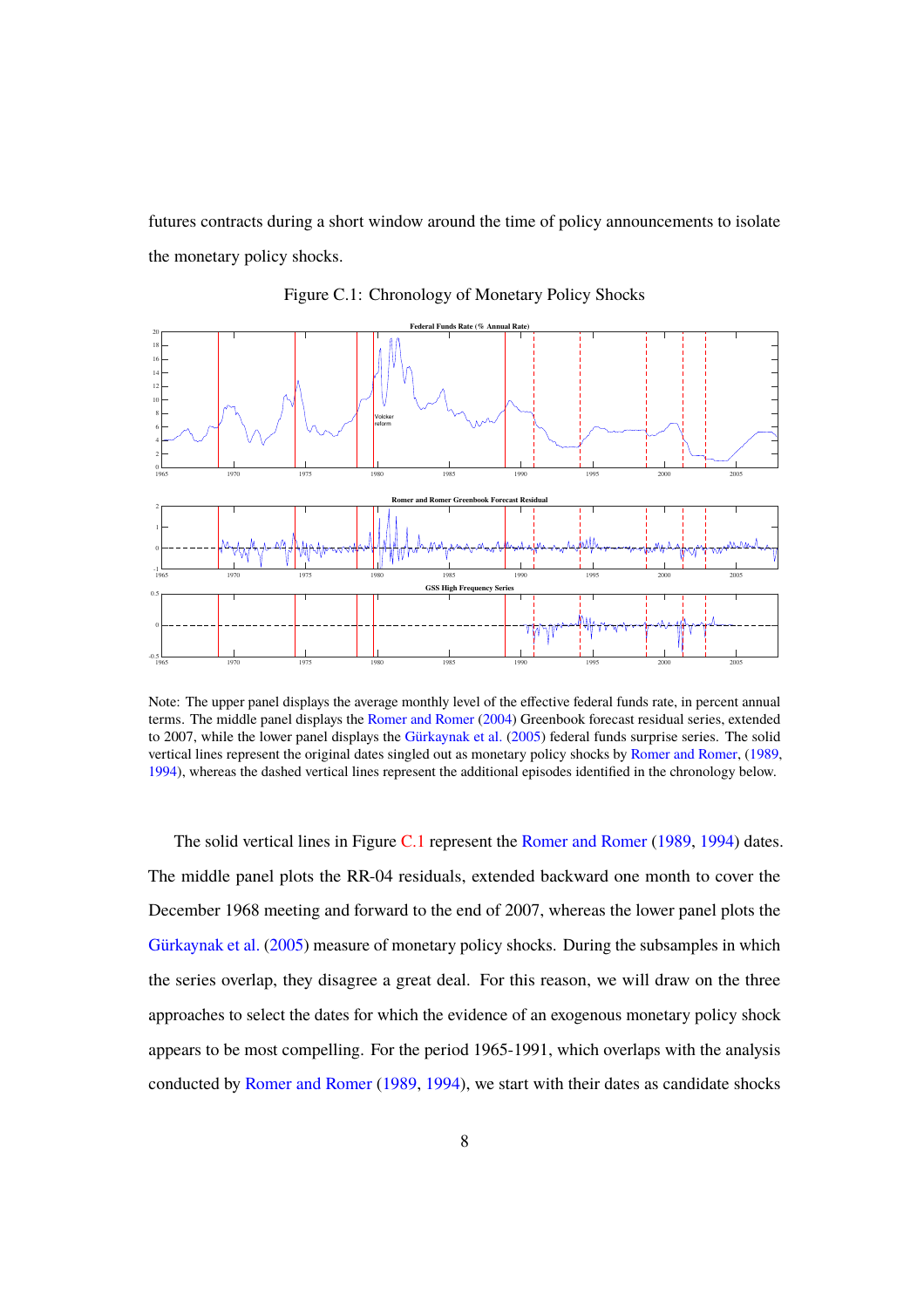and review the evidence in light of the RR-04 analysis. Of the five Romer and Romer (1989, 1994) dates we keep three. The reasons for the choice are as follows.

- *December 1968.* After remaining stable around 6% for much of 1968, the federal funds rate began increasing gradually after the December meeting, a tightening that accelerated in the spring of 1969. It is unclear, however, that this event qualifies as a monetary policy shock. RR-89 (p. 140, footnote 13) recognize that "the tightening that occurred in December was in part a response to evidence of stronger growth," and the updated Greenbook residual series shows no shock for that meeting, suggesting that the roughly 25-basis-point increase in the federal funds rate registered that month can be fully explained by stronger output and inflation forecasts. We therefore exclude this event from our chronology.
- *April 1974.* Facing weak economic activity and accelerating inflation after the 1973 Arab oil embargo, the Fed chose to tighten policy, allowing the federal funds rate to rise to about 12% before loosening again with the objective of countering inflation expectations. The analysis of the Greenbook forecast reveals an outsized response of the Fed to the prevailing macroeconomic conditions. Indeed, the RR-04 series displays large positive residuals around this event, making it a good candidate for a monetary policy shock.
- *August 1978.* While RR-89 point to this event as an exogenous monetary policy tightening, an analysis of the Greenbook forecasts suggests that in fact much of this tightening can be explained by the Fed's systematic response to output and inflation. Indeed, the inflation outlook had deteriorated consistently in the spring and early summer of 1978, and the RR-04 series suggests that policy was broadly neutral, if not slightly loose, in August 1978 and subsequent months. We therefore exclude this event from our chronology.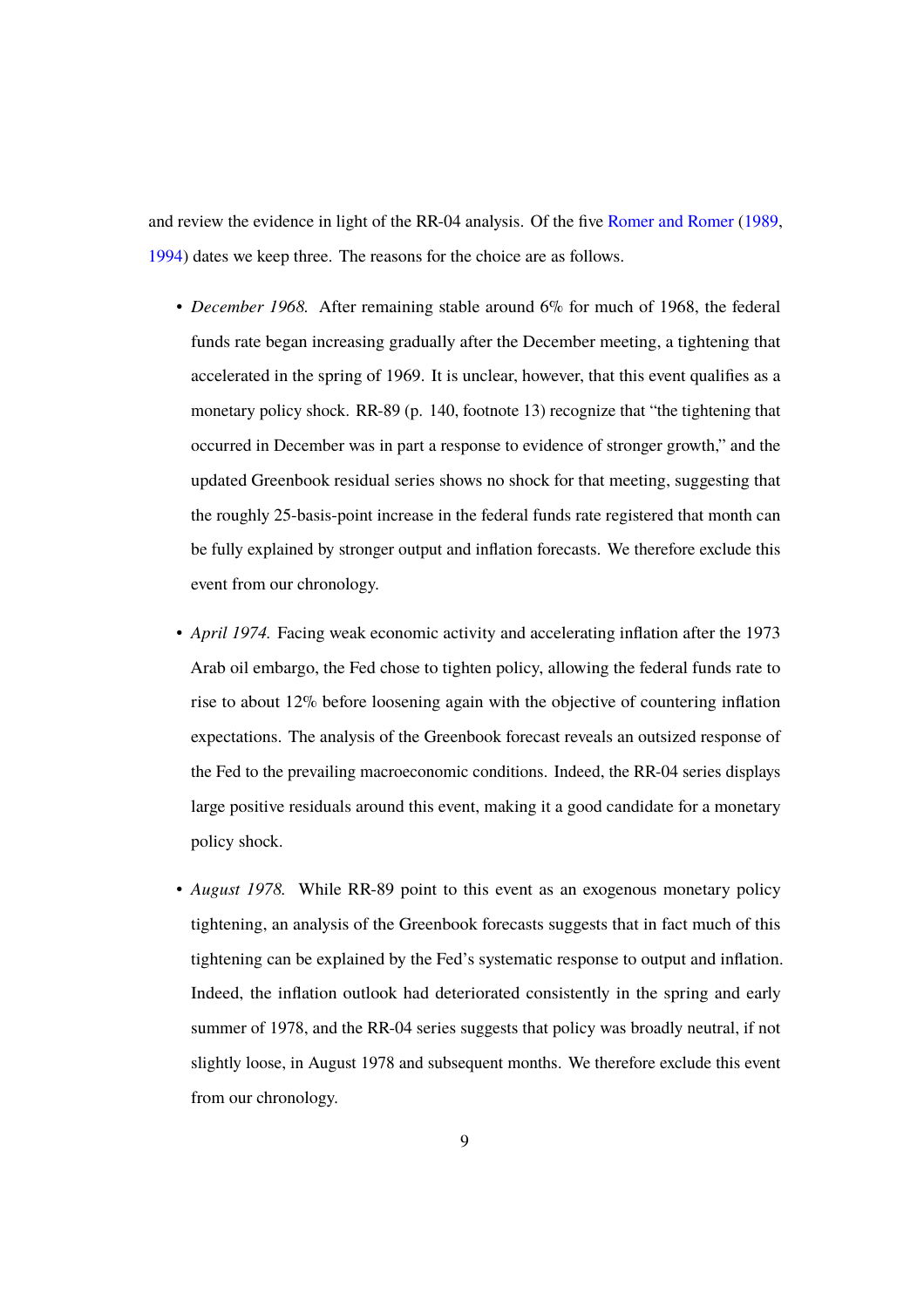- *October 1979.* The monetary policy decisions of October 6, 1979, enacted shortly after Paul Volcker became chairman of the Fed, are described by RR-89 as "a major anti-inflationary shock to monetary policy," and represent in our view the clearest case in the postwar period of an exogenous policy shock. Lindsey et al. (2013) provide a detailed narrative account of the events leading to the decision to abandon targeting the federal funds rate in favor of targeting non-borrowed reserves as the operating procedure for controlling the money supply. While macroeconomic conditions and, in particular, the deterioration of the inflation outlook and the increase in oil prices that followed the Iranian Revolution of 1978-79 played a large role in causing the shift, the forcefulness of the action, the surprise character of the action, and the dramatic break with established practice in the conduct of policy strongly suggest the occurrence of a monetary policy shock.<sup>6</sup>
- *December 1988.* Romer and Romer (1994) extended the original RR-89 chronology to include the sequence of interest rate increases that started in late 1988. As in previous events, their examination of the records of policy points to a shift toward tighter policy in order to "permit progress towards reducing inflation over time." This is confirmed by the Greenbook series, which shows that inflation forecasts did not worsen during that period, and real growth forecasts were revised upwards only moderately. Indeed the RR-04 series displays a positive value of 44 basis points in December 1988 and additional positive values for the subsequent four months. Therefore, the evidence appears to favor the occurrence of a monetary policy shock during this period.

We now turn to the 1990-2007 period, which was not covered by the Romers' original chronology. This period poses additional challenges given that, as argued by Ramey (2016),

<sup>6</sup>Note that because the RR-04 measure by construction includes only decisions that were made at regularly scheduled FOMC meetings, and the October 1979 reform was announced on a Saturday and outside of the regular FOMC cycle, the observation corresponding to this period is not available in the RR-04 series.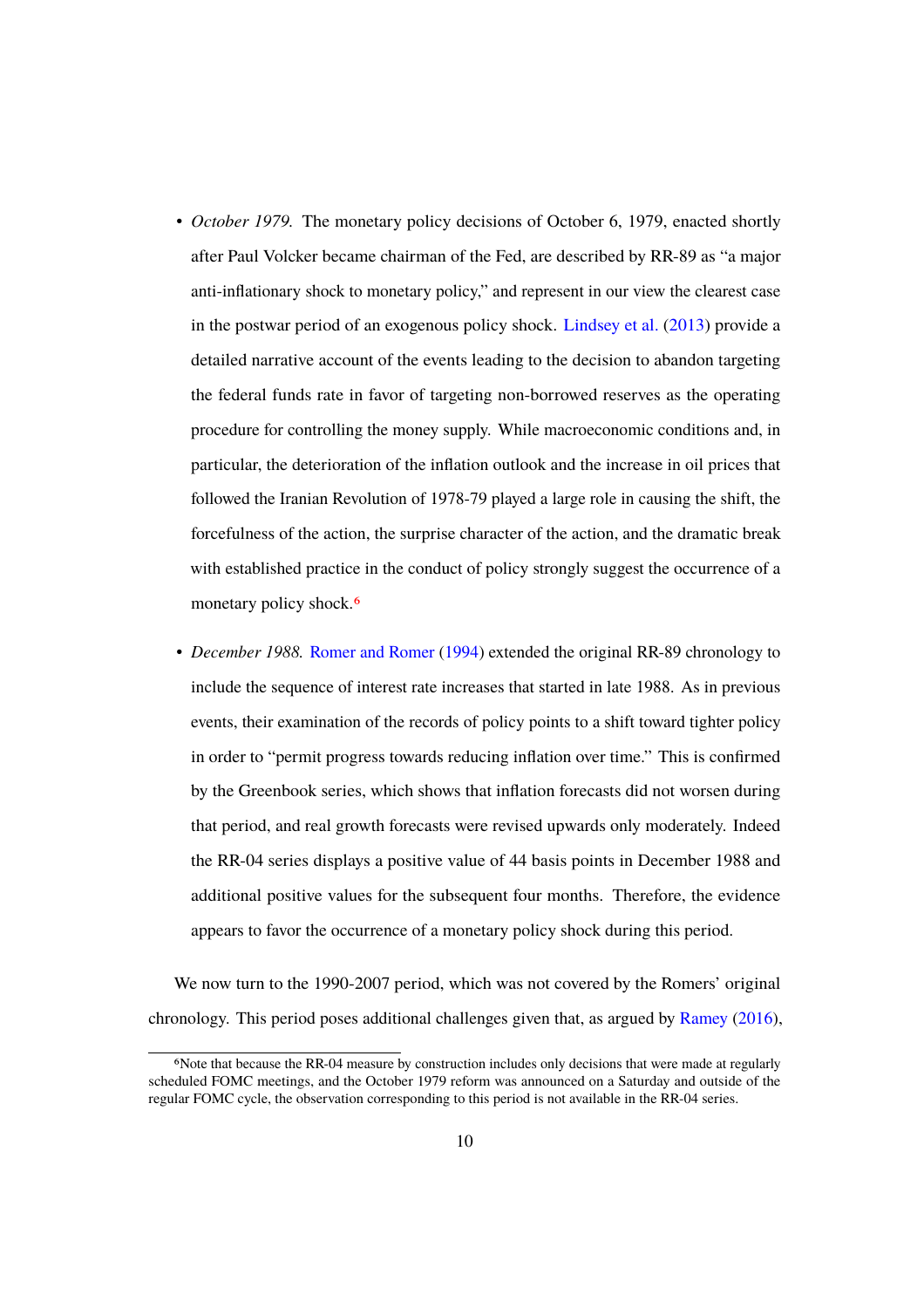monetary policy has been conducted in a more systematic way, so true monetary policy shocks are now rare and therefore harder to identify. It is difficult to find instances that match the Romers' criterion of an event in which the Fed attempted to engineer a recession in order to bring down inflation, since inflation has been low and stable since the early 1990s. There are, however, a number of instances in which the Fed deviated from its usual behavior, responding more aggressively than normal in order to offset perceived risks to its inflation and employment goals. By construction, both the RR-04 measure and the high-frequency measure of Gürkaynak et al. (2005) (henceforth, GSS), which are available for this period, are likely to capture this type of event well. We single out as events December 1990, February 1994, October 1998, January 2001 and November 2002. These are represented by the dashed vertical lines in Figure C.1. With the exception of the 1994 event, they all represent circumstances in which the Fed eased aggressively, citing "risk management" considerations in response to unusual risks to economic growth. Here we explain why we choose each of these five events.

• *December 1990.* During the fall of 1990 the FOMC had started to ease monetary policy in response to the Gulf War and the associated spike in oil prices, which was expected to cause an economic contraction. By the time of the FOMC meeting of December 18, hopes of a quick resolution of the war emerged and oil prices had reversed almost half of their increase. The Greenbook forecasts presented by the staff foresaw a more robust recovery during the subsequent spring, and the forecast for the level of output was revised upward for both the December and the February meetings. The FOMC, however, decided to ease policy further on both occasions, contrary to expectations (as seen by the presence of negative shocks in the GSS series) and to its usual reaction function (as seen in the RR-04 series), citing the need to "insure" the economy from the risk of a deeper recession or further shocks.7 We will therefore keep this event in

<sup>7</sup>The main justification for the surprisingly dovish stance appears to be an unwillingness to sacrifice output in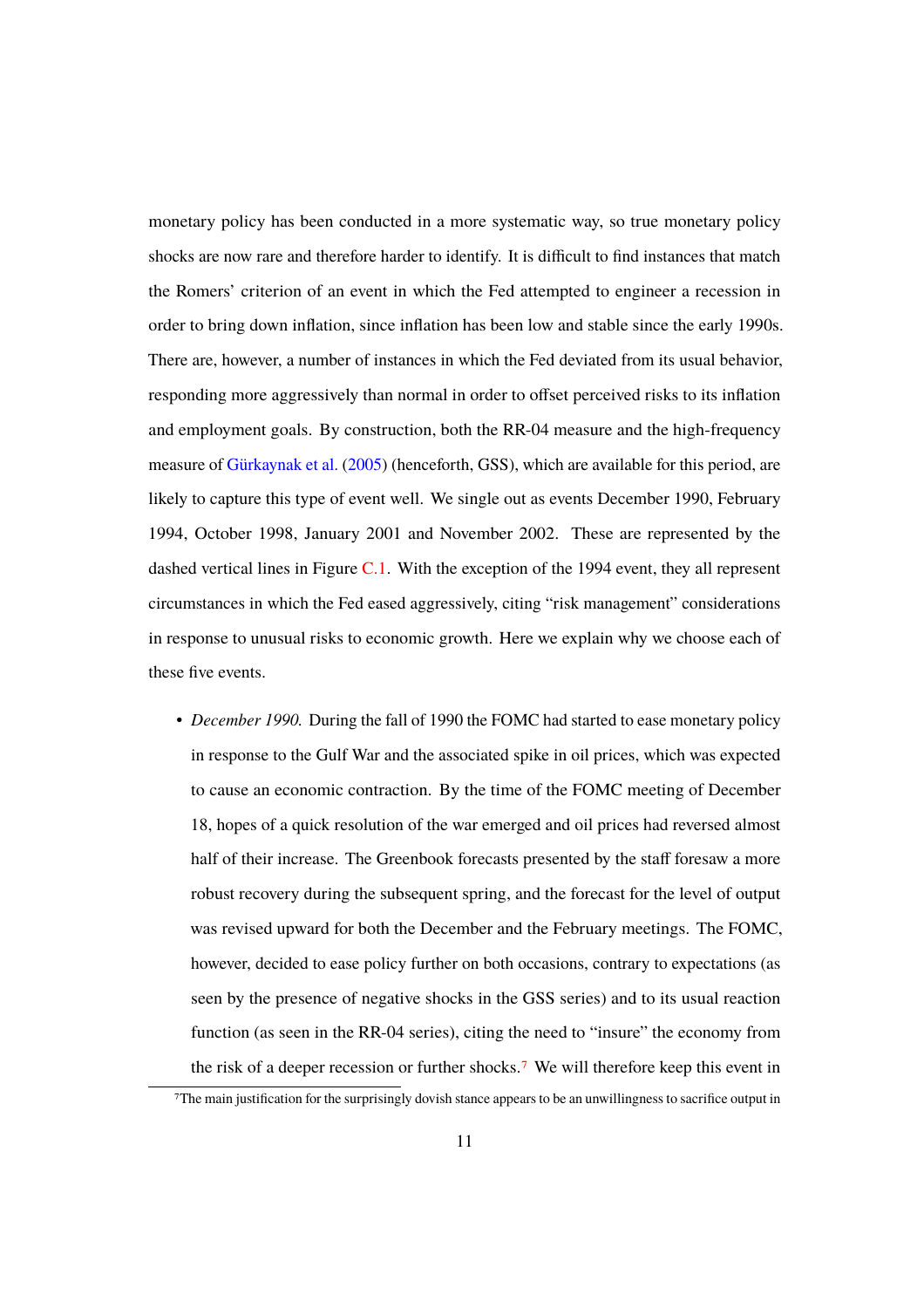the chronology.

- *February 1994.* Starting in February 1994, the FOMC began a series of tightening moves that over the subsequent 12 months increased the fed funds rate by 300 basis points. The start of the tightening campaign certainly was a complete surprise to financial market participants, leading to a major adjustment in longer-term interest rates.<sup>8</sup> The speed of subsequent hikes was also a surprise, as can be seen from the GSS series. Moreover, the sequence of interest rate increases appears aggressive relative to usual procedures. Indeed, the RR-04 series displays a positive shock for the observation corresponding to every single meeting up to November 1994, and an examination of the staff projections and forecasts prepared for the Feburary meeting reveals that the tightening between February and November was more aggressive than both the baseline policy proposal prepared by the staff, and a tighter policy alternative. There is evidence, however, that the 1994 event could be an example of superior information, or "policy foresight," rather than a true monetary policy shock. Indeed, an examination of the minutes of the February 1994 FOMC meeting reveals that policy makers had confidential access to the employment data to be released publicly later that day, and which had not been available for the preparation of the Greenbook forecast, indicating that at least part of the tightening was a response to news on improving economic activity. Nevertheless, the minutes of the FOMC meetings in the early part of 1994 do reveal an outsized response to the risk of inflation accelerating.
- *October 1998.* In late September of 1998, the FOMC responded to the deterioration in

order to reduce inflation. "While substantial additional easing might not be needed under prevailing conditions, a limited further move would provide some added insurance in cushioning the economy against the possibility of a deepening recession and an inadequate rebound in the economy without imposing an unwarranted risk of stimulating inflation later."

<sup>8</sup>See "The great bond massacre" (Fortune, 1994) for a representative contemporary account, which associated the heavy losses experienced by financial companies, hedge funds, and bond mutual funds on their holdings of long-term bonds with the surprise tightening by the Fed.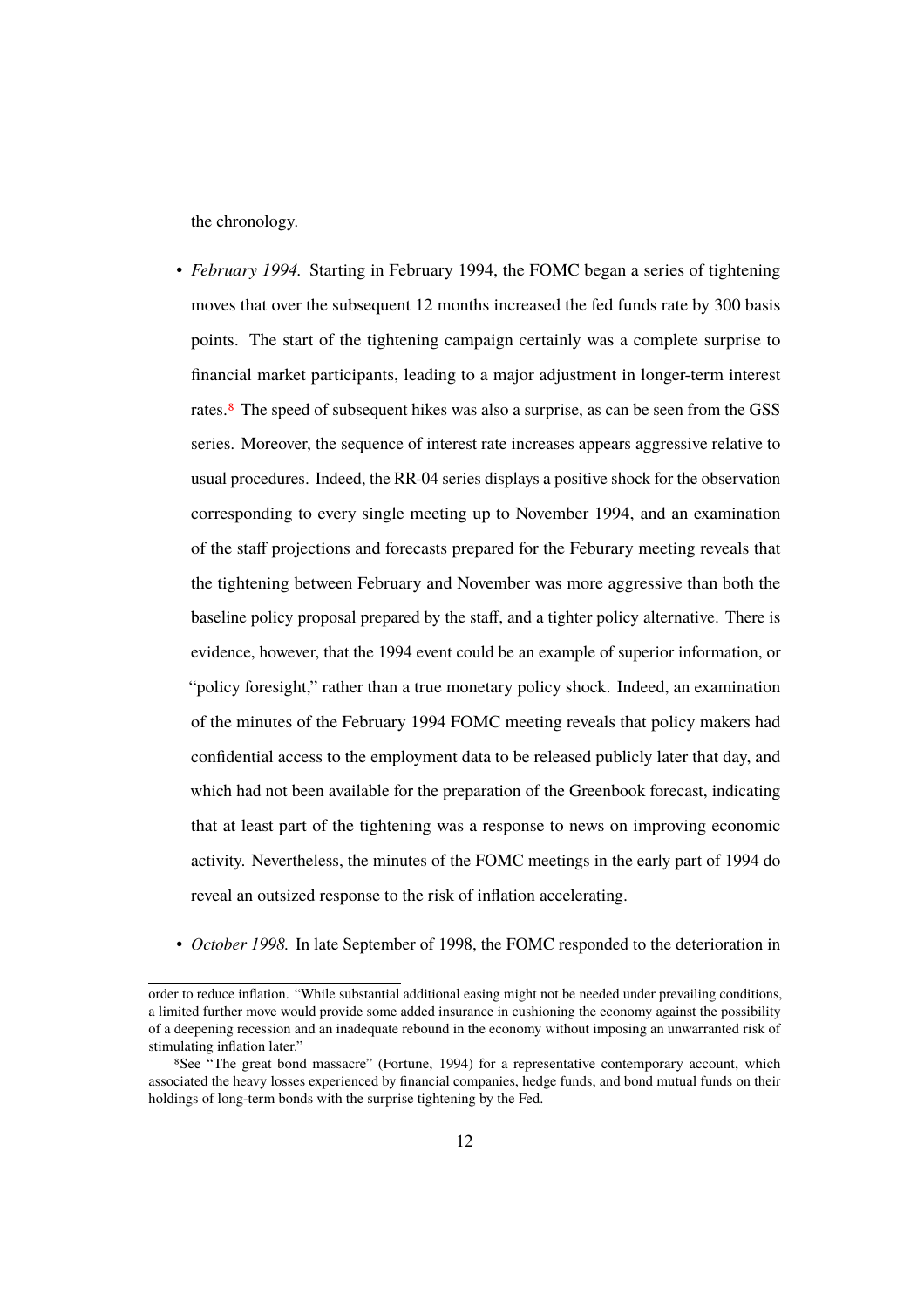the global economic outlook stemming from the Russian debt crisis of 1998 and the failure of the hedge fund Long Term Capital Management (LTCM) by lowering the federal funds rate by 25 basis points "to cushion the effects on prospective economic growth in the United States of increasing weakness in foreign economies and of less accommodative financial conditions domestically."9 On October 15 the FOMC decided to cut by an additional 25 basis points. As can be seen from the GSS series, the move came as a surprise to financial markets. An examination of the transcript of the conference call reveals that there had not been material changes to economic data in the prior two weeks, and that the FOMC was deliberating on "a matter of uncertainties at this point [rather] than clear-cut changes in the outlook," on the basis of turbulence in financial markets. A participant in the meeting pointed out that there was "no basis there for a material change in policy," but "a higher degree of uncertainty [which] reinforces the sense of downside risks."10 This episode in which the FOMC was seen to respond to financial turbulence alone led to the expression "Greenspan 'put'," which referred to the perceived insurance the Fed was providing to financial market participants against stock market crashes. We will therefore keep this event in the chronology.

• *April 2001*. In response to the weakening in the economy that had begun in the fall of 2000, the Federal Reserve began lowering the federal funds rate with a 50-basis-point cut on January 3, 2001. While the timing of the move was a surprise (it took place during an intermeeting conference call shortly after taking no action at the December meeting just a few weeks earlier), it is unclear whether the January cut can be classified as a monetary policy shock. All participants in the meeting explicitly mentioned a deteriorating outlook for the economy as the reason for lowering interest rates.

<sup>9</sup>See *Statement*, Federal Open Market Committee, September 29, 1998.

<sup>10</sup>See *Transcript*, Federal Open Market Committee, October 15, 1998.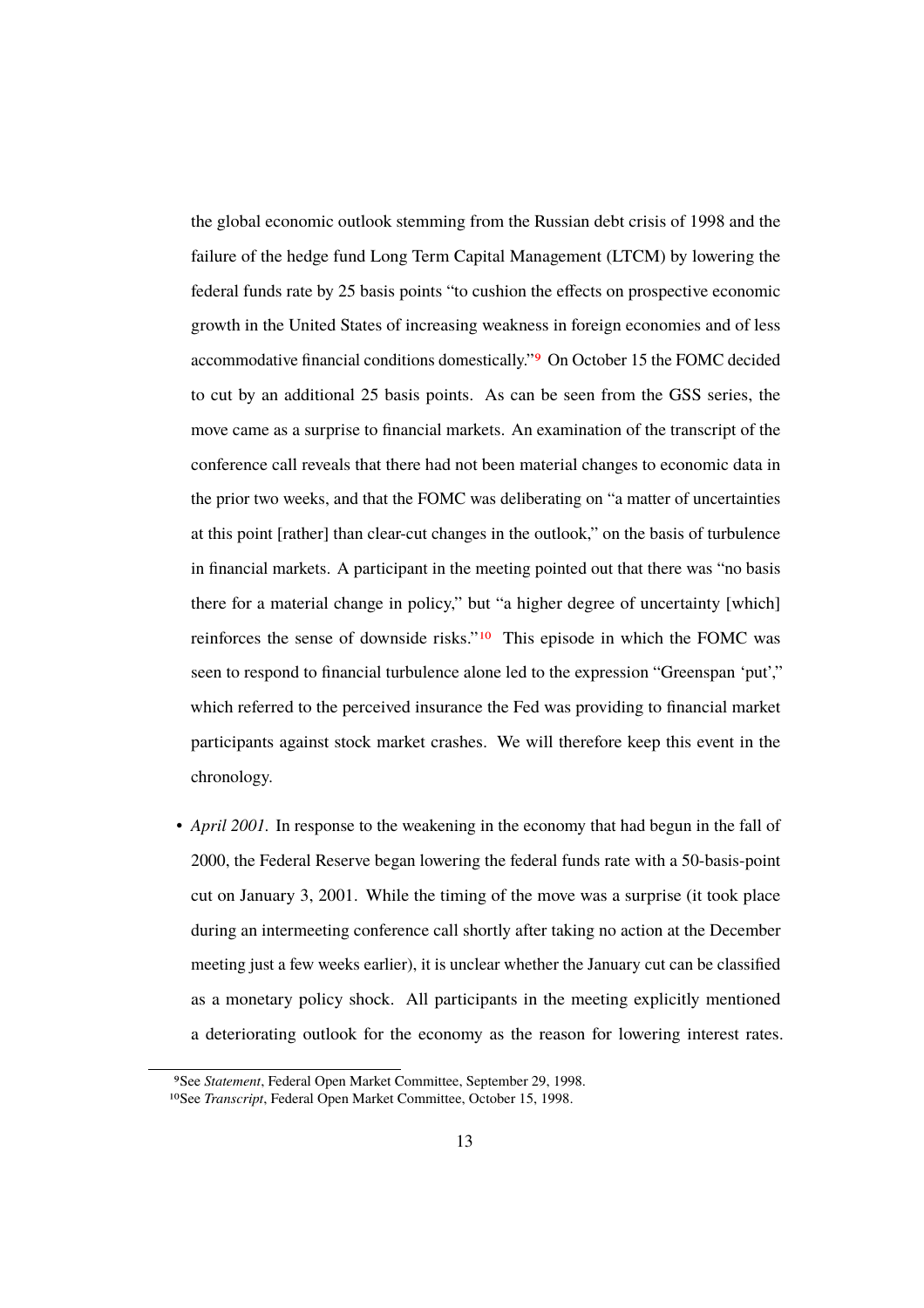Moreover, in the transcript of the conference call, Chairman Greenspan explicitly mentions having received classified data on unemployment claims pointing to further weakness. A stronger case can be built for the April 18, 2001 meeting, another instance of the FOMC lowering the federal funds rate in a surprise move in between scheduled meetings. In his opening statement, Chairman Greenspan made clear that "in reviewing the economic outlook over the last week, it is fairly apparent that very little of significance has changed." It appears that during this period, as in the 1998 episode, the FOMC was placing a substantial weight on asset price volatility, particularly after the bursting of the dot-com stock price bubble the previous year. We will therefore keep this event in the chronology.

• *November 2002.* In November of 2002 the FOMC lowered the federal funds rate by 50 basis points. This move was both larger than what the market expected, and what, according to the updated RR-04 Greenbook series, was warranted by the available economic data. Moreover, incoming data received after the completion of the Greenbook "were very close to our expectations and require little change to [the] near-term forecast." Particularly in light of developments in Japan, which had been experiencing persistent deflation since the late 1990s, it appears that concerns about deflation loomed large.<sup>11</sup> Geopolitical risks – preparations for the 2003 Iraq war were already under way – were also a concern.<sup>12</sup> Once again, risk management considerations motivated a larger-than-usual cut that would provide 'insurance against downside risks." As Chairman Greenspan argued, "If we move significantly today –and my suggestion would be to lower the funds rate 50 basis points – it is possible that

<sup>11</sup>One participant expressed concern that "a negative demand shock could cause the disinflation trends we've had lately to morph into deflation," and staff simulations placed a  $25{\text -}30\%$  probability that the economy would experience a deflation. Chairman Greenspan remarked that "if we were to fail to move and the economy began to deteriorate [...] we were looking into a deep deflationary hole." See *Transcript*, Federal Open Market Committee, November 6, 2002.

<sup>12</sup>See *Statement*, Federal Open Market Committee, November 6, 2002.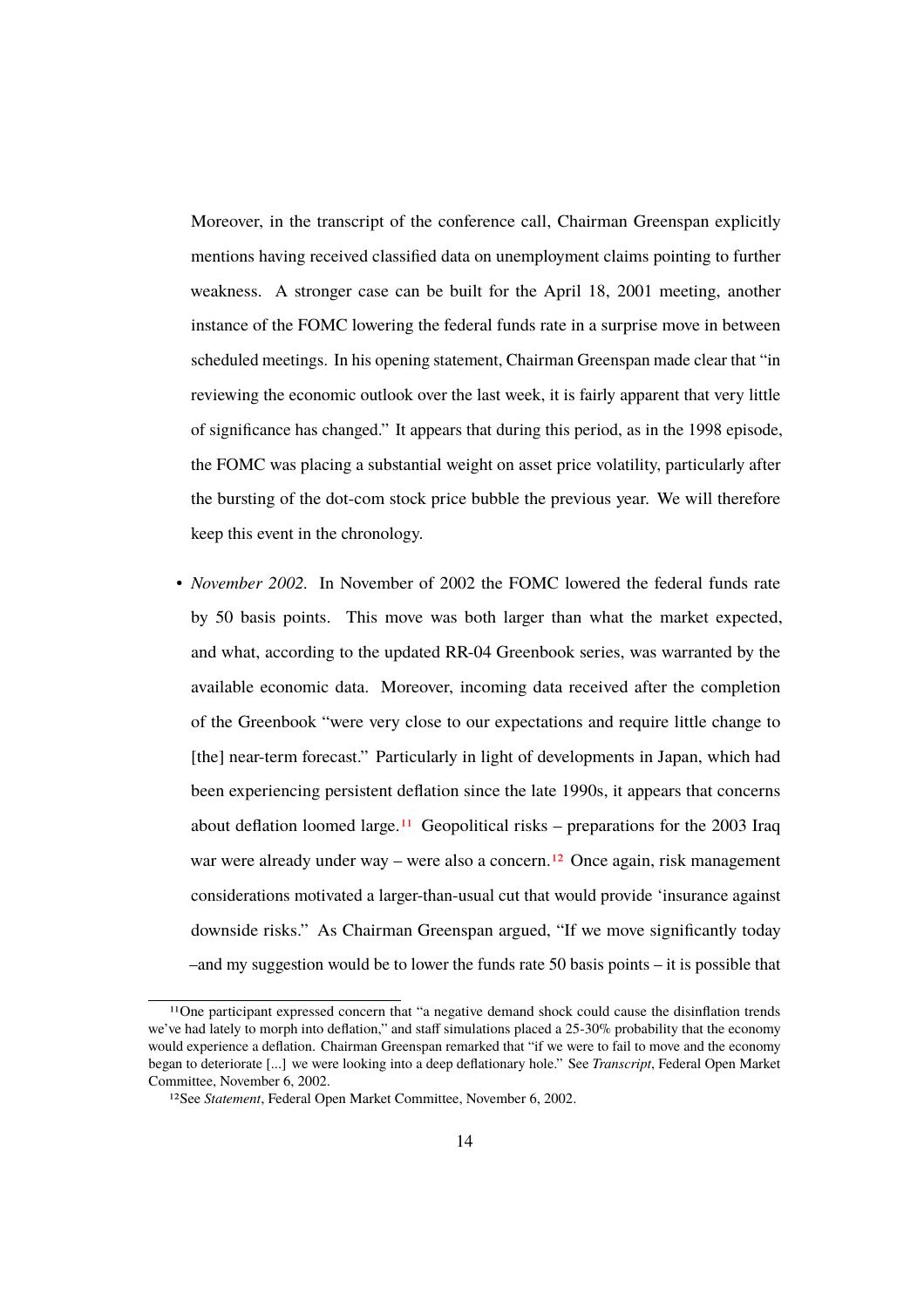such a move may be a mistake. But it's a mistake that does not have very significant consequences. On the other hand, if we fail to move and we are wrong, meaning that we needed to, the cost could be quite high."<sup>13</sup> We will therefore keep this event in the chronology.

To summarize, by cross-checking the updated Greenbook residual series from RR-04, the high-frequency series from GSS, and the transcripts from the meetings of the FOMC, we have singled out eight events for which there appears to be a good case that a monetary policy shock occurred. Of these, four were contractionary, or tightening, shocks (positive in terms of their impact on the federal funds rate) and four were expansionary, or easing, shocks (negative shocks). We will therefore consider the Narrative Sign Restrictions 6 and 7 stated in Section 6, reproduced below for convenience:

**Narrative Sign Restriction 6.** *The monetary policy shock must be positive for the observations corresponding to April 1974, October 1979, December 1988, and February 1994, and negative for December 1990, October 1998, April 2001, and November 2002.*

**Narrative Sign Restriction 7.** *For the periods specified by Restriction 6, monetary policy shocks are the most important contributor to the observed unexpected movements in the federal funds rate. In other words, the absolute value of the contribution of monetary policy shocks is larger than the absolute value of the contribution of any other structural shock.*

In terms of the definitions of Section 3, Narrative Sign Restriction 6 is a restriction on the sign of the structural shocks, whereas Narrative Sign Restriction 7 is a Type A restriction on the historical decomposition.

Figure C.2 presents the IRFs to a monetary policy shock, with and without narrative information. The light shaded area represents the 68% (point-wise) HPD credible sets for the

<sup>13</sup>See *Transcript*, Federal Open Market Committee, November 6, 2002.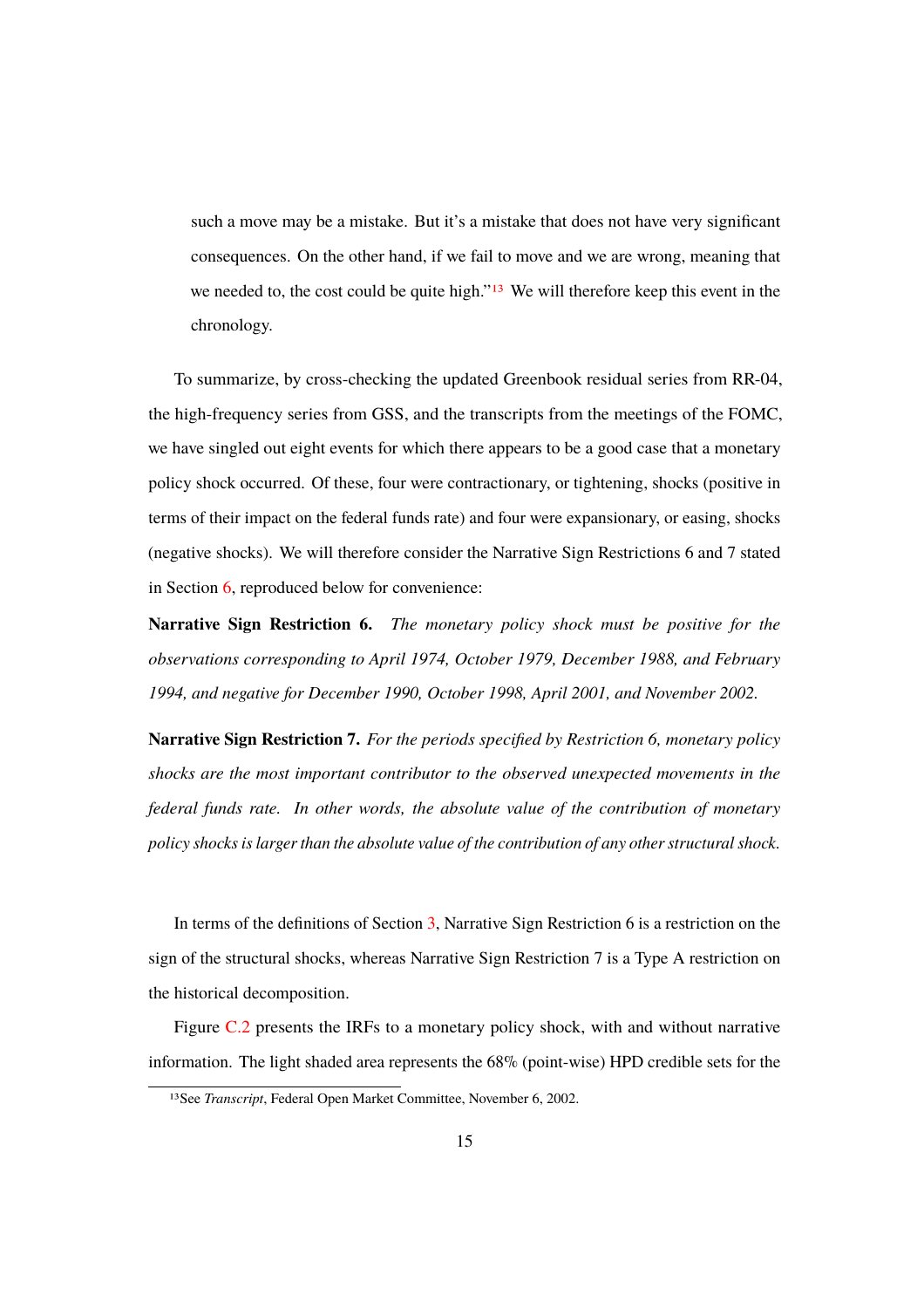#### Figure C.2: IRFs with and without Narrative Sign Restrictions

 **GDPC1 to MP** 0 14 28 42 56  $-0.$  $-0.2$  $-0.1$  $\overline{1}$  $\overline{0}$ .  $0.2$  $0.3$ 0.4<sup>2</sup> GDPDEF to MP 0 14 28 42 56  $-0.8$  $-0.7$ -0.6 -0.5 -0.4 -0.3  $-0.2$ -0.1 **CPRINDEX to MP CPRINDEX to MP**  0 14 28 42 56 -4 -3.5 -3  $-2.5$ -2 -1.5 -1 -0.5 0  **TOTRESNS to MP** 0 14 28 42 56 -2 -1.5 -1  $-0.5$ 0 0.5 **FEDEUNDS to MP** 0.5 **BOGNONBR to MP** 60 **FEDEUNDS to MP** 60 FEDEUNDS to MP 0 14 28 42 56 -2 -1.5 -1 -0.5 0 0 14 28 42 56 -30 -20 -10 0 10  $\overline{20}$  $\overline{30}$ 40  $\tilde{\mathcal{L}}$ 60

(NARRATIVE SIGN RESTRICTIONS 6 AND 7)

Note: The light shaded area represents the 68% (point-wise) HPD credible sets for the IRFs and the dotted lines are the median IRFs using the baseline identification restrictions. The darker shaded areas and solid lines display the equivalent quantities for the models that additionally satisfy Narrative Sign Restrictions 6-7.

IRFs and the dotted lines are the median IRFs using the baseline identification. These results replicate the IRFs depicted in Figure 6 of Uhlig (2005). The darker shaded areas and solid lines display the equivalent quantities when Narrative Sign Restrictions 6-7 are also used. The results are very similar to those using only the Volcker episode, reported in Figure 6 in the main text.

#### **C.1 Results for the 1994 event only**

As mentioned in the main tex it is worth highlighting that the February 1994 event stands out because the narrative record identifies a major contractionary monetary policy shock, which was followed in the data by a subsequent boom in output. Therefore, the historical account arguably cannot be considered to be distorted by the presence of a recession shortly after the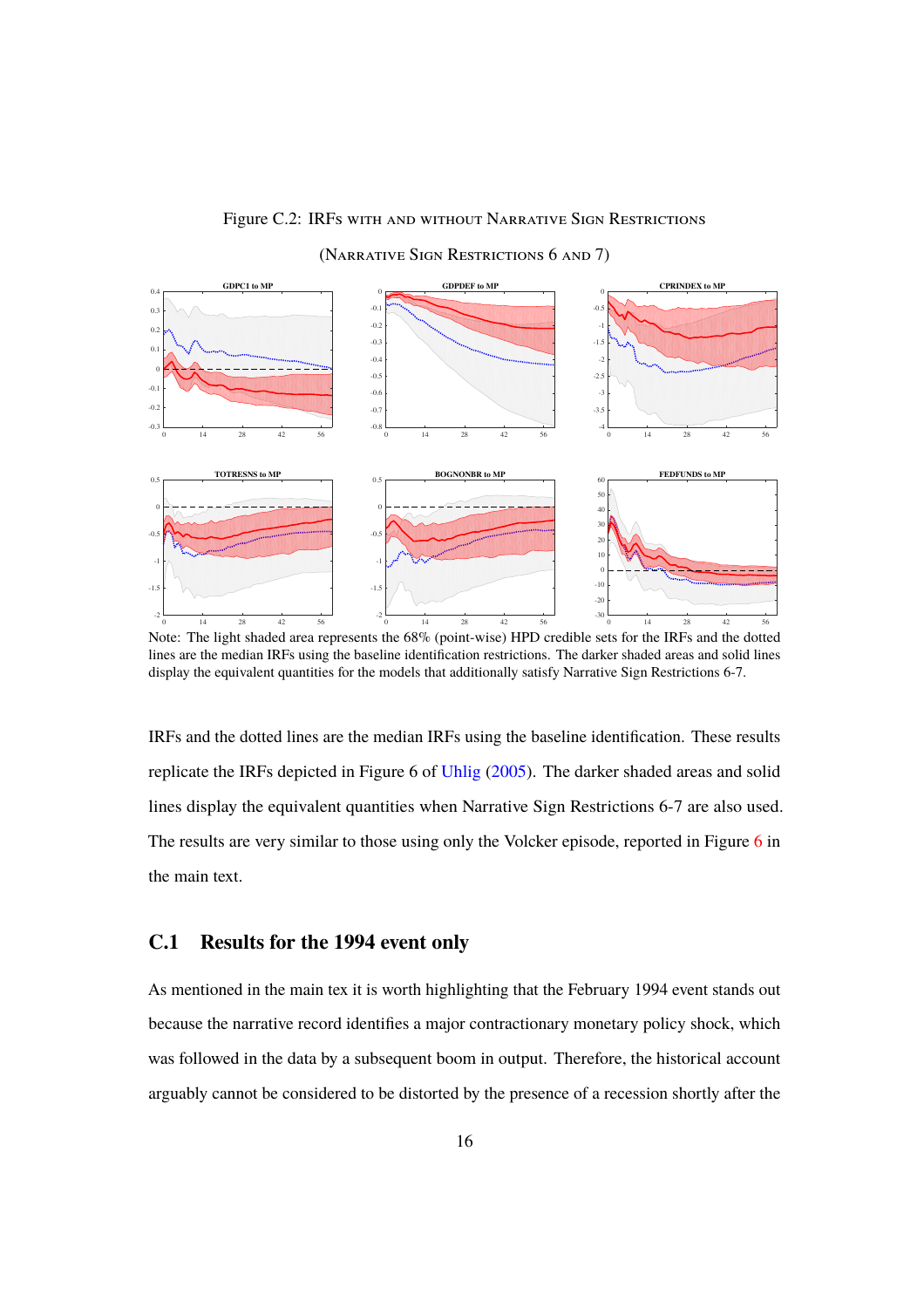monetary policy action. We can specify the following narrative sign restrictions:

**Narrative Sign Restriction 8.** *The monetary policy shock must be positive for the observation corresponding to February 1994.*

**Narrative Sign Restriction 9.** *For the period specified by Restriction 8, the monetary policy shock is the overwhelming contributor to the observed unexpected movements in the federal funds rate. In other words, the absolute value of the contribution of monetary policy shocks is larger than the sum of the absolute value of the contribution of all other structural shocks.*

In terms of the definitions of Section 3, Narrative Sign Restriction 8 is a restriction on the sign of the structural shocks, whereas Narrative Sign Restriction 9 is a Type A restriction on the historical decomposition. Figure  $C.3$  displays the results. As can be seen, the results are qualitatively similar to the ones using the Volcker event. The response of GDP is negative, and significantly so after about a year. Thus, we conclude that it is possible to find an event that did not lead to a recession shortly thereafter  $-$  in fact, output growth accelerated in 1994 and  $1995 -$  and yet contains useful information for identification.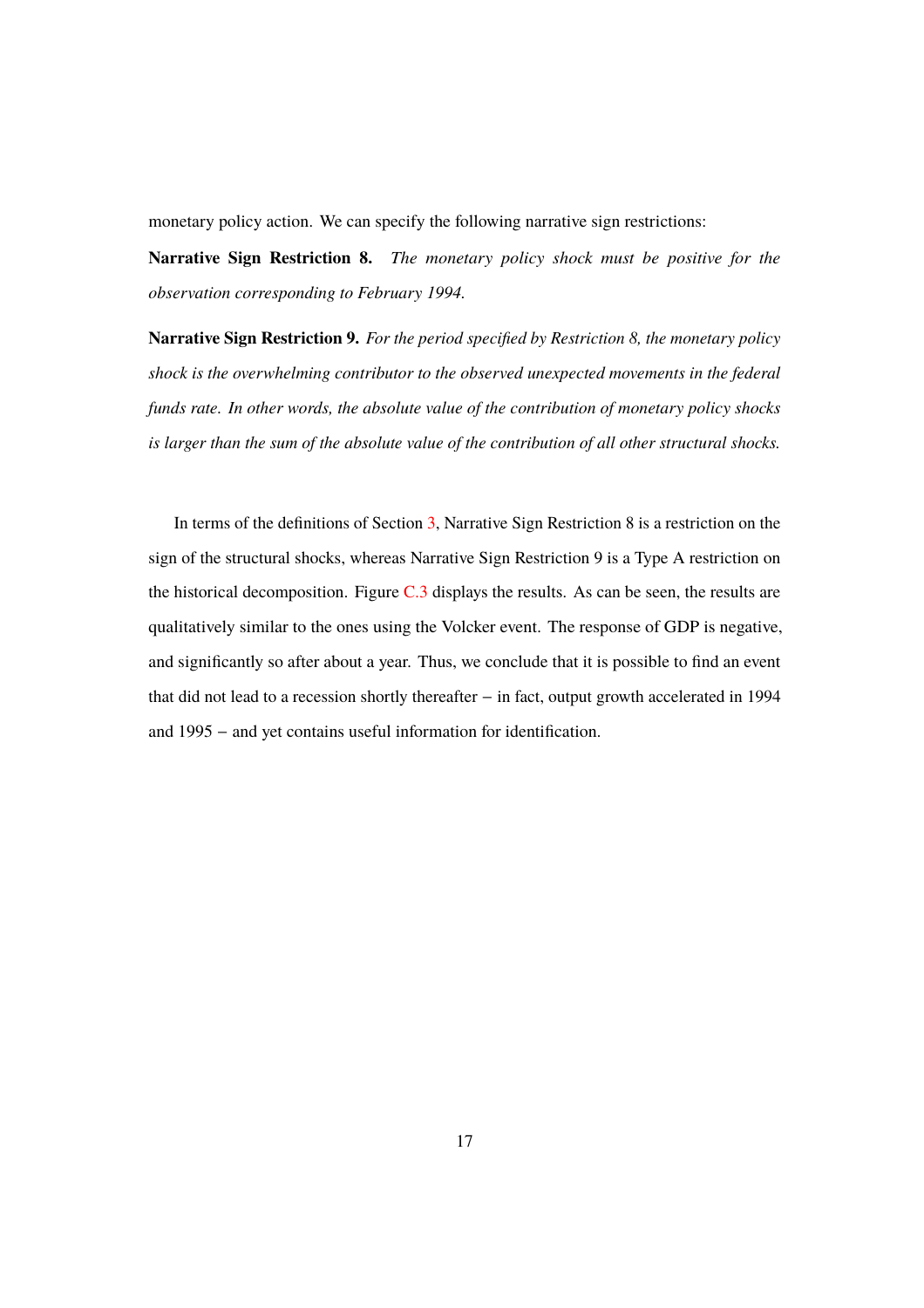



 $(1994$  EVENT ONLY)

Note: The light shaded area represents the 68% (point-wise) HPD credible sets for the IRFs and the dotted lines are the median IRFs using the baseline identification restrictions. The darker shaded areas and solid lines display the equivalent quantities for the models that additionally satisfy Narrative Sign Restrictions 6-7.

## **D Computational Aspects**

In this section we give additional details on the computational properties of our Algorithm 1 for the applications presented in the text. First, recall that Steps 1, 2, and 4 are basically identical to the steps in standard algorithms with traditional sign restrictions; see Rubio-Ramirez et al.  $(2010)$  and Arias et al. (forthcoming). The only difference is that now we also need to check whether the narrative sign restrictions hold in addition to checking whether the traditional sign restrictions hold. Second, the main difference with standard algorithms with only traditional sign restrictions is Step 3. After discarding draws that do not satisfy the restrictions, in Step 3 we compute the weights for the accepted draws and in Step 5 we draw with replacement using those weights. Third, Step 1 produces independent draws. This is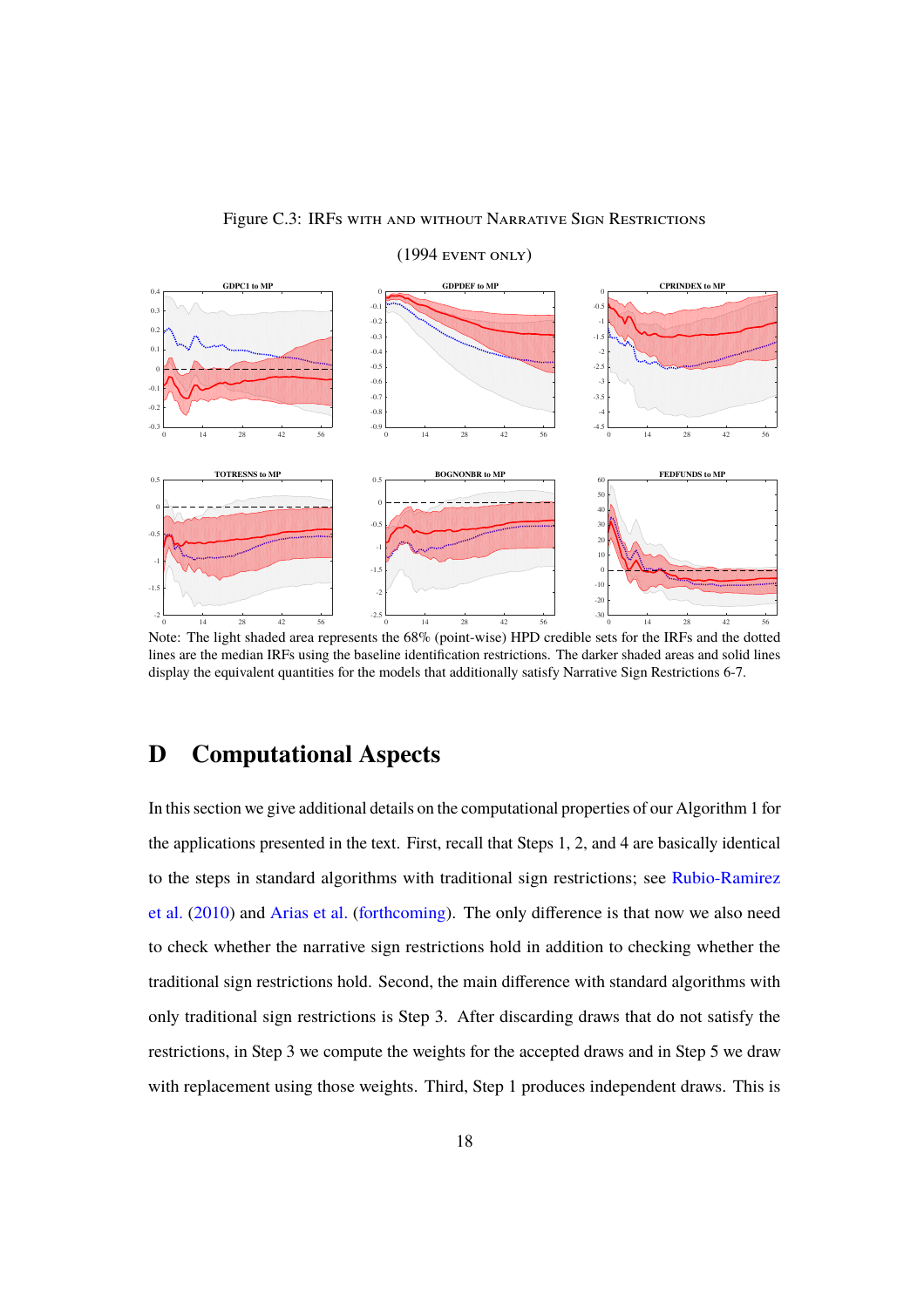very advantageous as the number of draws needed to conduct inference will be much lower than with less efficient algorithms, for instance, those based on Metropolis-Hastings. Fourth, the rejection rate in Step 2 will vary from application to application. We have calibrated the number of draws in Step 1 to obtain around 1, 000 draws that satisfy both the traditional and narrative sign restrictions. This implies that when imposing one or two narrative sign restrictions as in the results presented in Sections 5.4 or 6.3, we only need to produce 10, 000 draws in Step 1. When more narrative sign restrictions are used, as in the results presented in Section 5.3, we might need to obtain more than  $10^8$  draws in Step 1. Finally, the reader should notice that given that the algorithm is easy to parallelize, obtaining  $10^8$  draws in Step 1 is not a problem. The computations in this paper were carried out using MATLAB R2016b on an 12-core HP Z420 computer with an Intel Xeon CPU with a 360Ghz processor and 16 Gb of RAM and  $10<sup>8</sup>$  draws were obtained in less than one hour.

Having said this, because we use an importance sampling step, we need to compute the effective sample size to guard against having only a few draws dominate Step 5. If  $w_i$  is the weight associated with the *i*<sup>th</sup> draw, then the effective sample size is

$$
ESS = \frac{\left(\sum_{i=1}^{N} w_i\right)^2}{\sum_{i=1}^{N} w_i^2}
$$

where  $N$  is the number of draws that satisfy the restrictions. The effective sample size can be expressed as a percentage by dividing ESS by *N* and multiplying by 100. For all the applications in the paper we obtained ESS (expressed in percentage) of 85% or above. Hence we do not see any issues with the importance sampling weights, even when considering several narrative sign restrictions as in the case of Section 5.3.

Finally, it is important to mention that the number of draws *M* necessary to compute weights also depends on the number of narrative sign restrictions considered. In the case of many narrative sign restrictions, as in Section 5.3, we need up to  $10^6$  draws. In the case of